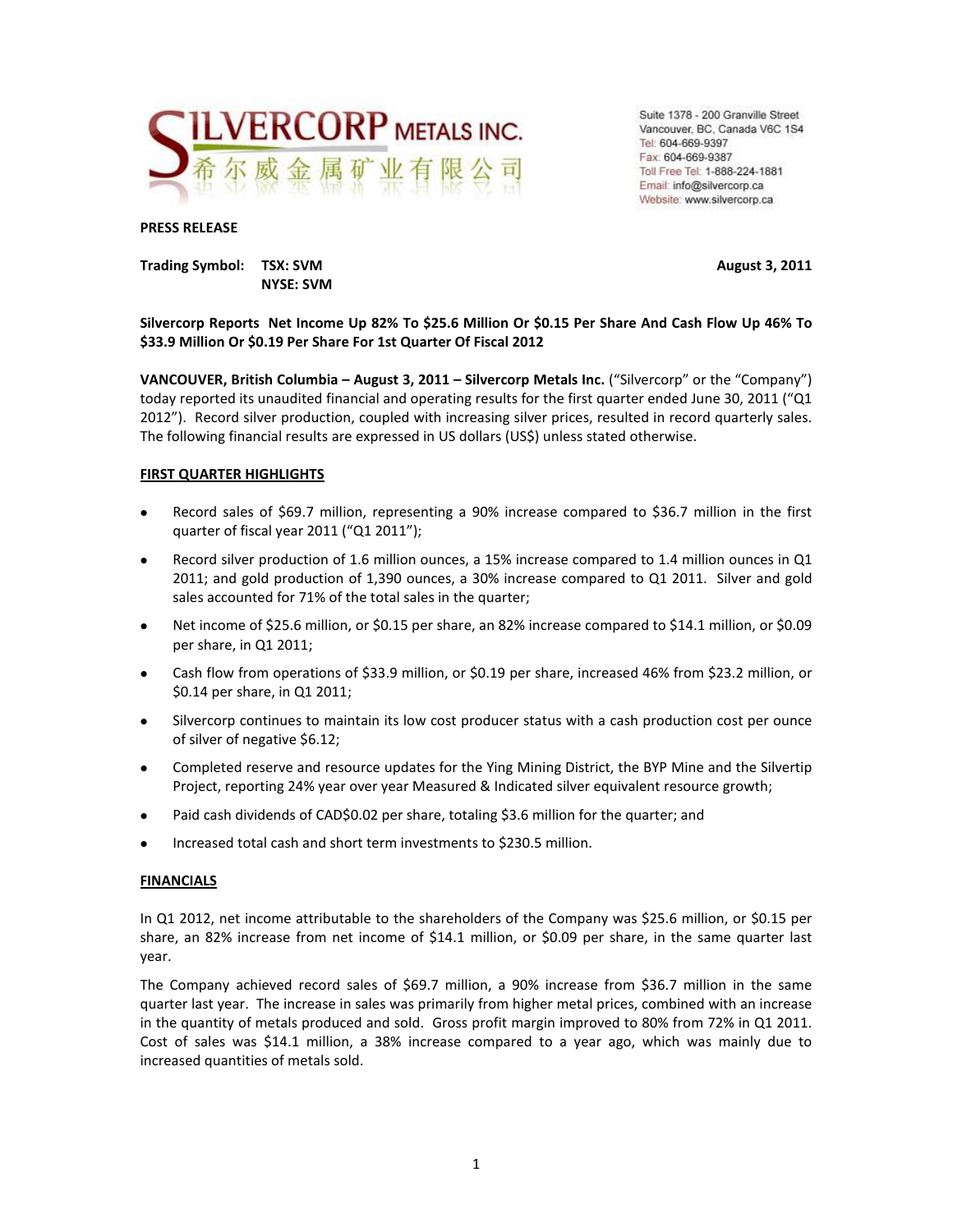General and administrative expenses increased by \$1.4 million to \$6.1 million, compared to the same quarter last year, of which, \$1.1 million relates to the VAT surtax, which has been levied since December 1, 2010.

The Company recorded unrealized losses on investments of \$1.2 million in Q1 2012, which was related to the change of fair value of warrants.

Income tax expenses increased to \$12.6 million from \$3.3 million in the same quarter last year. The increase of income tax expense was mainly due to higher taxable income in the quarter and a higher tax rate compared to Q1 2011. The Chinese tax holiday, which allowed the Company's most profitable Chinese subsidiary, Henan Found Mining Co. Ltd. (Ying and TLP mines) to have a preferential 12.5% income tax rate, expired on December 31, 2010, increasing the income tax rate to 25%. The Company's another Chinese subsidiary, Henan Huawei Mining Co. Ltd. (HPG and LM mines), is currently subject to preferential tax rate of 12.5% until December 31, 2011, after which it will be 25%.

Cash flow from operations for the quarter was \$33.9 million, or \$0.19 per share, a 46% increase from \$23.2 million in the same quarter last year. During the quarter, the Company paid \$3.6 million in dividends, \$10.5 million in capital expenditures, and ended the quarter with \$230.5 million in cash and short term investments.

#### **OPERATIONS**

In Q1 2012, the Company achieved record silver production of 1.6 million ounces, a 15% increase compared to same quarter last year. The record production was achieved through increased production from the TLP, HPG and LM mines that continued to expand operations.

A total of 182,890 tonnes of ore were milled, a 23% increase compared to 149,189 tonnes in Q1 2011. The increased mill throughput was achieved as the second mill at the Ying Mining District continued to provide additional milling capacity. In addition, 7,964 tonnes of gold ore were milled at the BYP Mine as production commenced in this quarter.

Total cash mining costs increased to \$48.66 per tonne from \$40.33 per tonne in the same quarter last year. The increase in total cash mining cost was mainly due to (i) higher mining contractor costs as the Company paid approximately \$1 per tonne more as compensation for increases in miners' salaries and benefits, (ii) increased materials costs of \$2 per tonne as more mining preparation work was conducted during the quarter, and (iii) the impact of US dollar depreciation versus the Chinese Yuan of \$2.5 per tonne.

Total cash milling costs increased slightly to \$12.42 per tonne from \$11.94 per tonne in the same quarter last year, mainly due to the US dollar depreciation versus the Chinese Yuan. The milling costs at the BYP mine was higher than normal as the production was only at one quarter of its normal capacity.

Including by-product credits, total production cost per ounce of silver was negative \$4.63 and the cash cost per ounce of silver was negative \$6.12, a cost increase of 11% and 3% compared to the total production costs and cash production costs per ounce of silver of negative \$5.21 and negative \$6.31, respectively, in same quarter last year. The marginal increase is due to higher production costs, partially offset by increased by-product metal prices.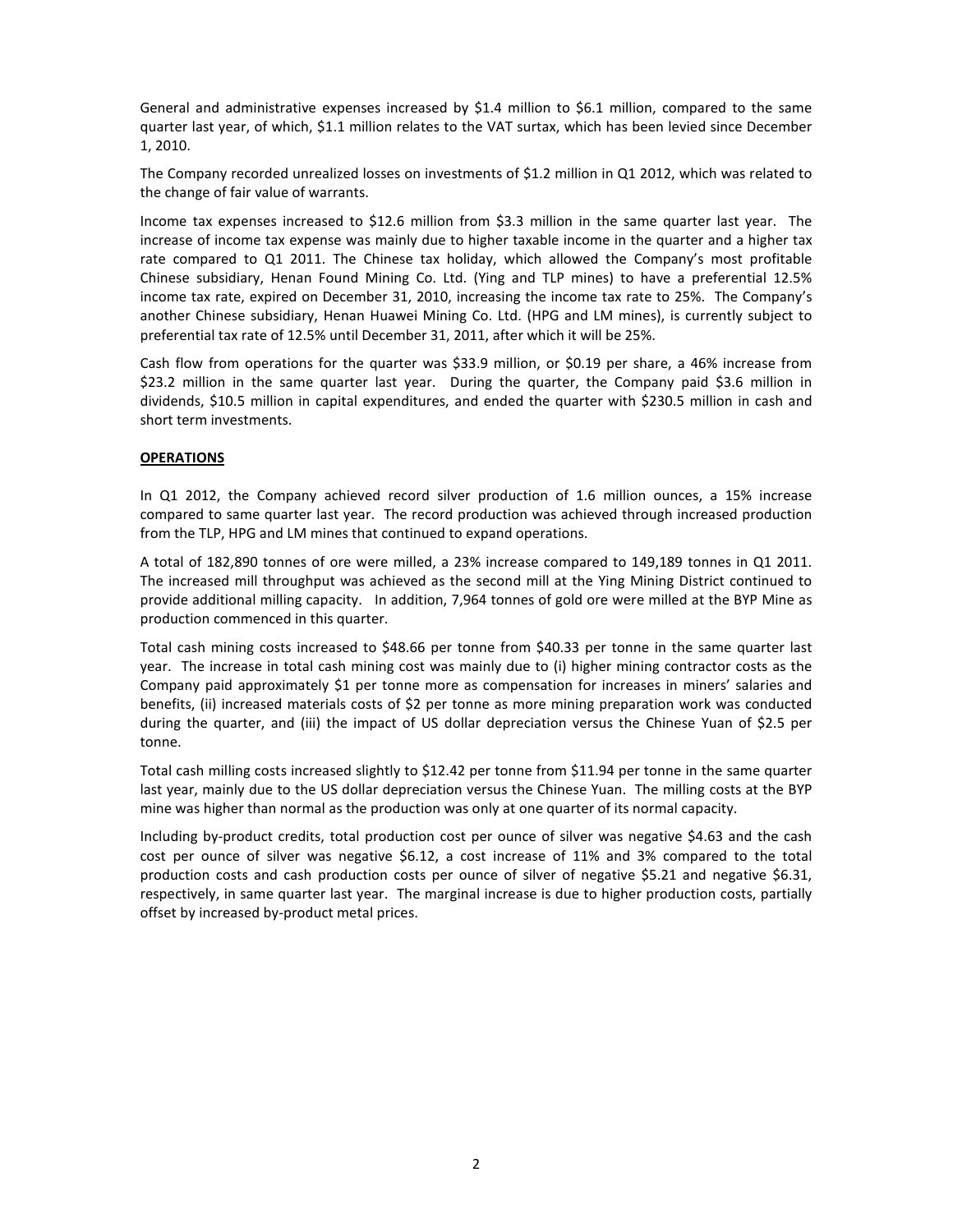| <b>Table 1: Consolidated Operational Results</b> |           |           |           |            |           |
|--------------------------------------------------|-----------|-----------|-----------|------------|-----------|
|                                                  | Q1 2012   | Q4 2011   | Q3 2011   | Q2 2011    | Q1 2011   |
|                                                  | 30-Jun-11 | 31-Mar-11 | 31-Dec-10 | 30-Sept-10 | 30-Jun-10 |
| Ore Mined (tonne)                                |           |           |           |            |           |
| Direct Smelting Ore (tonne)                      | 3,108     | 2,740     | 3,711     | 3,065      | 3,426     |
| Stockpiled Ore (tonne)                           | 176,011   | 122,951   | 163,502   | 151,380    | 141,556   |
|                                                  | 179,119   | 125,691   | 167,213   | 154,445    | 144,982   |
| Run of Mine Ore (tonne)                          |           |           |           |            |           |
| Direct Smelting Ore (tonne)                      | 3,108     | 2,740     | 3,711     | 3,065      | 3,426     |
| Ore Milled (tonne)                               | 179,782   | 132,924   | 157,817   | 147,488    | 145,763   |
|                                                  | 182,890   | 135,464   | 161,528   | 150,553    | 149,189   |
| <b>Metal Sales</b>                               |           |           |           |            |           |
| Silver (in thousands of ounce)                   | 1,592     | 1,047     | 1,523     | 1,343      | 1,387     |
| Gold (in thousands of ounce)                     | 1.4       | 1.1       | 0.8       | 0.3        | 1.1       |
| Lead (in thousands of pound)                     | 20,621    | 14,385    | 18,795    | 17,028     | 18,803    |
| Zinc (in thousands of pound)                     | 4,102     | 3,253     | 4,791     | 3,869      | 4,431     |
| Head Grade of Run of Mine Ore                    |           |           |           |            |           |
| Silver (gram/tonne)                              | 303.0     | 290.0     | 330.0     | 312.0      | 326.3     |
| Lead $(%)$                                       | 5.5       | 5.6       | 5.7       | 5.6        | 6.1       |
| Zinc $(%)$                                       | 1.5       | 1.8       | 1.8       | 1.9        | 2.0       |
| Recovery Rate of Run of Mine Ore                 |           |           |           |            |           |
| Silver (%)                                       | 91.3      | 91.8      | 92.0      | 91.6       | 90.9      |
| Lead $(%)$                                       | 94.7      | 95.6      | 95.3      | 95.1       | 95.2      |
| Zinc $(%)$                                       | 72.8      | 67.8      | 70.1      | 70.1       | 69.5      |
| Cash Mining Cost (\$ per tonne)                  | 48.66     | 45.54     | 48.30     | 40.36      | 40.33     |
| Total Mining Costs(\$ per tonne)                 | 60.07     | 56.55     | 58.28     | 49.12      | 48.61     |
| Cash Milling Cost (\$ per tonne)                 | 12.42     | 15.31     | 12.11     | 11.36      | 11.94     |
| Total Milling Cost (\$ per tonne)                | 13.94     | 17.26     | 13.69     | 13.06      | 13.62     |
| Total Production Cost per Ounce of Silver (\$)   | (4.63)    | (6.06)    | (5.93)    | (5.17)     | (5.21)    |
| Total Cash Cost per Ounce of Silver (\$)         | (6.12)    | (7.61)    | (7.13)    | (6.30)     | (6.31)    |

#### Silvercorp's total operational results for the past five quarters are summarized at Table 1 below: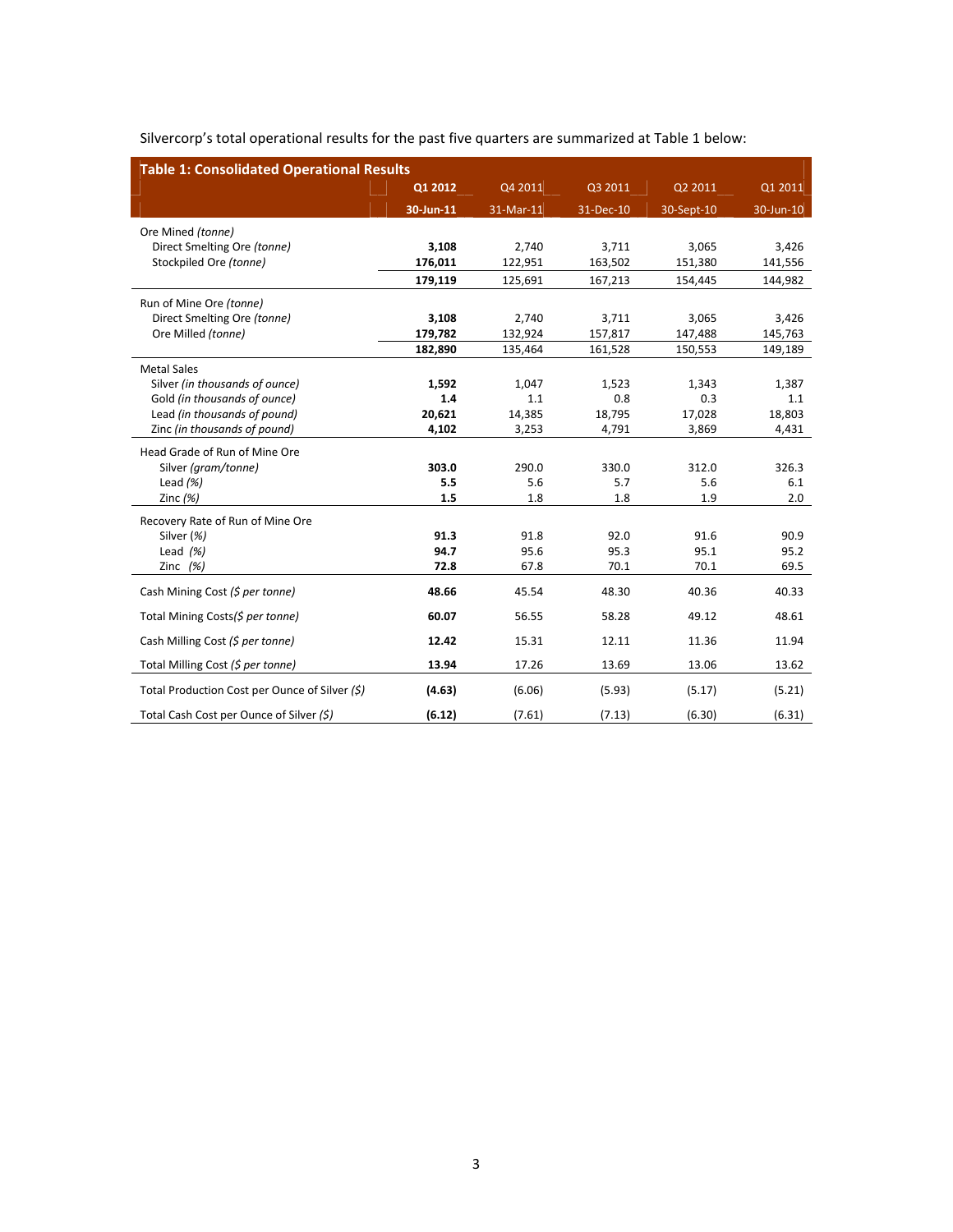| <b>Table 2: Ying Mine Operational Results</b>  |           |           |           |           |           |
|------------------------------------------------|-----------|-----------|-----------|-----------|-----------|
|                                                | Q1 2012   | Q4 2011   | Q3 2011   | Q2 2011   | Q1 2011   |
|                                                | 30-Jun-11 | 31-Mar-11 | 31-Dec-10 | 30-Sep-10 | 30-Jun-10 |
| Ore Mined (tonne)                              |           |           |           |           |           |
| Direct Smelting Ore (tonne)                    | 3,062     | 2,715     | 3,640     | 3,017     | 3,339     |
| Stockpiled Ore (tonne)                         | 78,276    | 59,650    | 82,101    | 82,187    | 79,873    |
|                                                | 81,338    | 62,365    | 85,741    | 85,204    | 83,212    |
| Run of Mine Ore (tonne)                        |           |           |           |           |           |
| Direct Smelting Ore (tonne)                    | 3,062     | 2,715     | 3,640     | 3,017     | 3,339     |
| Ore Milled (tonne)                             | 79,974    | 61,173    | 81,700    | 79,995    | 81,898    |
|                                                | 83,036    | 63,888    | 85,340    | 83,012    | 85,237    |
| <b>Metal Sales</b>                             |           |           |           |           |           |
| Silver (in thousands of ounce)                 | 1,146     | 765       | 1,241     | 1,095     | 1,147     |
| Lead (in thousands of pound)                   | 15,419    | 10,359    | 14,862    | 13,486    | 14,230    |
| Zinc (in thousands of pound)                   | 3,594     | 2,536     | 3,954     | 3,275     | 3,605     |
| Head Grade of Run of Mine Ore                  |           |           |           |           |           |
| Silver (gram/tonne)                            | 444.0     | 441.0     | 499.0     | 461.0     | 470.5     |
| Lead $(\%)$                                    | 8.6       | 8.4       | 8.3       | 7.9       | 8.1       |
| Zinc $(%)$                                     | 2.5       | 2.9       | 2.9       | 2.8       | 2.8       |
| Recovery Rate of Run of Mine Ore               |           |           |           |           |           |
| Silver (%)                                     | 92.1      | 93.0      | 92.9      | 92.3      | 91.7      |
| Lead $(%)$                                     | 96.1      | 97.0      | 96.6      | 96.3      | 96.4      |
| Zinc $(%)$                                     | 74.9      | 67.7      | 70.1      | 71.5      | 69.2      |
| Cash Mining Cost (\$ per tonne)                | 48.27     | 48.35     | 49.85     | 42.66     | 43.83     |
| Total Mining Costs(\$ per tonne)               | 63.27     | 63.56     | 64.12     | 54.79     | 55.10     |
| Cash Milling Cost (\$ per tonne)               | 11.74     | 15.43     | 12.22     | 11.51     | 12.03     |
| Total Milling Cost (\$ per tonne)              | 13.31     | 17.39     | 13.89     | 13.36     | 13.66     |
| Total Production Cost per Ounce of Silver (\$) | (7.81)    | (8.88)    | (7.67)    | (6.94)    | (5.83)    |
| Total Cash Cost per Ounce of Silver (\$)       | (9.05)    | (10.25)   | (8.76)    | (7.99)    | (6.80)    |

The Ying Mine continued to be the primary focus and most profitable project of the Company. The operational results for the past five quarters at the Ying Mine are summarized at Table 2 below:

#### **EXPLORATION AND PROJECT DEVELOPMENT IN THE QUARTER**

#### *Ying Mining District, Henan Province, China*

The Company is continuing a 40,000 metre tunnelling and 171,000 metre underground drilling program at the Ying Mining District during fiscal year 2012 to further expand resources.

During the quarter a total of 20,452 metres of exploration tunnelling, 48,565 metres of diamond drilling and 243 metres of shafts and declines development were completed. The program incurred expenditures of \$5.5 million.

Through extensive exploration program, the Company has successfully maintained 10 years of mine life at the Ying Mining District after 5 year mine operation. According to recently filed NI 43-101 technical updated reports on four mines at the Ying District, the Measured and Indicated *in situ* metal silver resource has increased at Ying Mining District by 11% to 76.5 million ounces compared to the prior year technical reports, which are currently large enough to support profitable operations for a decade or more.

#### *GC Project, Guangdong Province, China*

In December 2010, the GC Project received its mining permit. Since then, the Company has been moving forward with project development. In the quarter, the Company focused on acquisition of land usage rights, construction of the access road and power line, site preparation, negotiating and finalizing mine and mill construction contracts, and completion of a review of safety production measures by Guangdong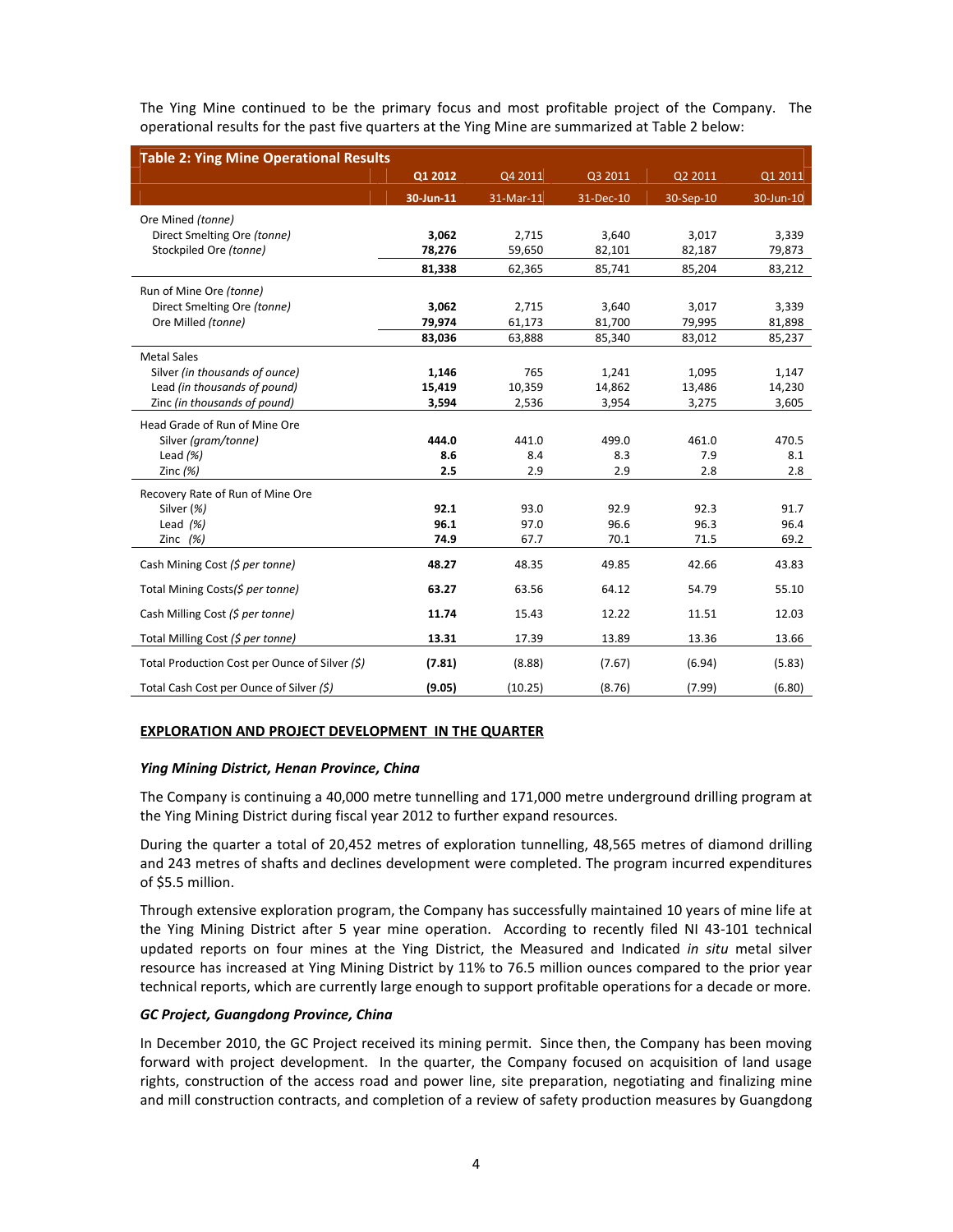Provincial Safety Production Bureau. During the quarter, the surface drilling program with three drill rigs continued to perform step-out drilling.

#### *BYP Mine, Hunan Province, China*

During the quarter, the Company refurbished and upgraded the existing 400 tonne per day ("t/d") mill to 500 t/d. Production at the BYP Mine commenced in May 2011 with 7,964 tonnes of ore from existing development tunnels being processed, yielding 590 ounces of gold. Mill operation was temporarily halted in June while the Company installed a liner in the tailing pond. Mill production will be resumed in August.

The Company intends to utilize the existing 500 t/d floatation mill to mine and process gold mineralization with an initial focus on higher grade mineralization areas. Concurrently, the Company's engineers are working with a qualified Chinese engineering firm to complete a detailed and staged mining and development plan to fulfill the Company's production goal of expanding the mining and milling capacity to 1,000 t/d gold mineralization for fiscal 2013 and to 2,000 t/d (1,000 t/d gold mineralization and 1,000 t/d lead-zinc mineralization) by fiscal 2014.

#### *Silvertip Project, British Columbia, Canada*

During the quarter, the Company continued its effort in completing a Small Mine Permit application. At the same time, the Company initiated the 2011 exploration program to test the DM zone, a new zone of silver-lead-zinc mineralization approximately eight kilometres to the south of Silvertip Mountain.

#### **Reserve and Resource Update**

In July 2011, the Company completed its 2011 reserve and resource update on three of its existing projects: the Ying Mining District mines in Henan Province China, the BYP Mine in Hunan Province China, and the Silvertip Project in British Columbia, Canada. The Company reported the total *in situ* Measured and Indicated silver-equivalent metal resources have increased 24%, from 123 million ounces in the prior year to 153 million ounces based on updated results of NI 43-101 technical reports.

#### **Outlook for the Fiscal Year 2012**

#### **Production in China**

In Q1 2012, from the four mines at the Ying Mining District, a record 1.6 million ounces of silver were produced and sold, well on track for the fiscal year 2012 Production Guidance, which is to process 600,000 tonnes of ore at grades of 325g/t silver, 0.4g/t gold, 6% lead and 1.9% zinc, yielding 5.6 million ounces of silver, 4,000 ounces of gold, and 90 million pounds of lead and zinc. Total production cost is estimated at approximately \$75 per tonne of ore. Guidance remains unchanged.

The fiscal year 2012 Production Guidance for the BYP Mine has been revised down from 26,000 ounces of gold as a result of the delay in the first quarter when the mill was temporarily shut down to allow for improvements to the tailing pond. For fiscal 2012, the BYP Mine is now expected to mine and mill 95,000 tonnes of ore at a grade of 6 g/t gold, yielding approximately 17,000 ounces of gold at an estimated total production cost of \$28 per tonne of ore.

#### **Budgets for mill construction, mine development and exploration of three projects in China**

The total capital expenditures estimate for the three projects in China remains unchanged at \$67 million for fiscal 2012, which includes capital expenditures of \$53 million for mine development, mill construction, and other capital items (e.g. surface facilities, roads, land usage rights, and reporting) and exploration expenditures of \$14 million to complete a 241,000 metre surface and underground drilling program. The budget estimate is based on the contracts on hand, designs by qualified Chinese engineering firms, and the Company's past operation experience in China. The details for each project are as follows:

#### *The Ying Mining District*

• The capital expenditures for the Ying, TLP, LM and HPG mines and central mill are budgeted at \$18.5 million which includes several vertical shafts, declines and raises totaling 7,000 metres (\$5.6 million),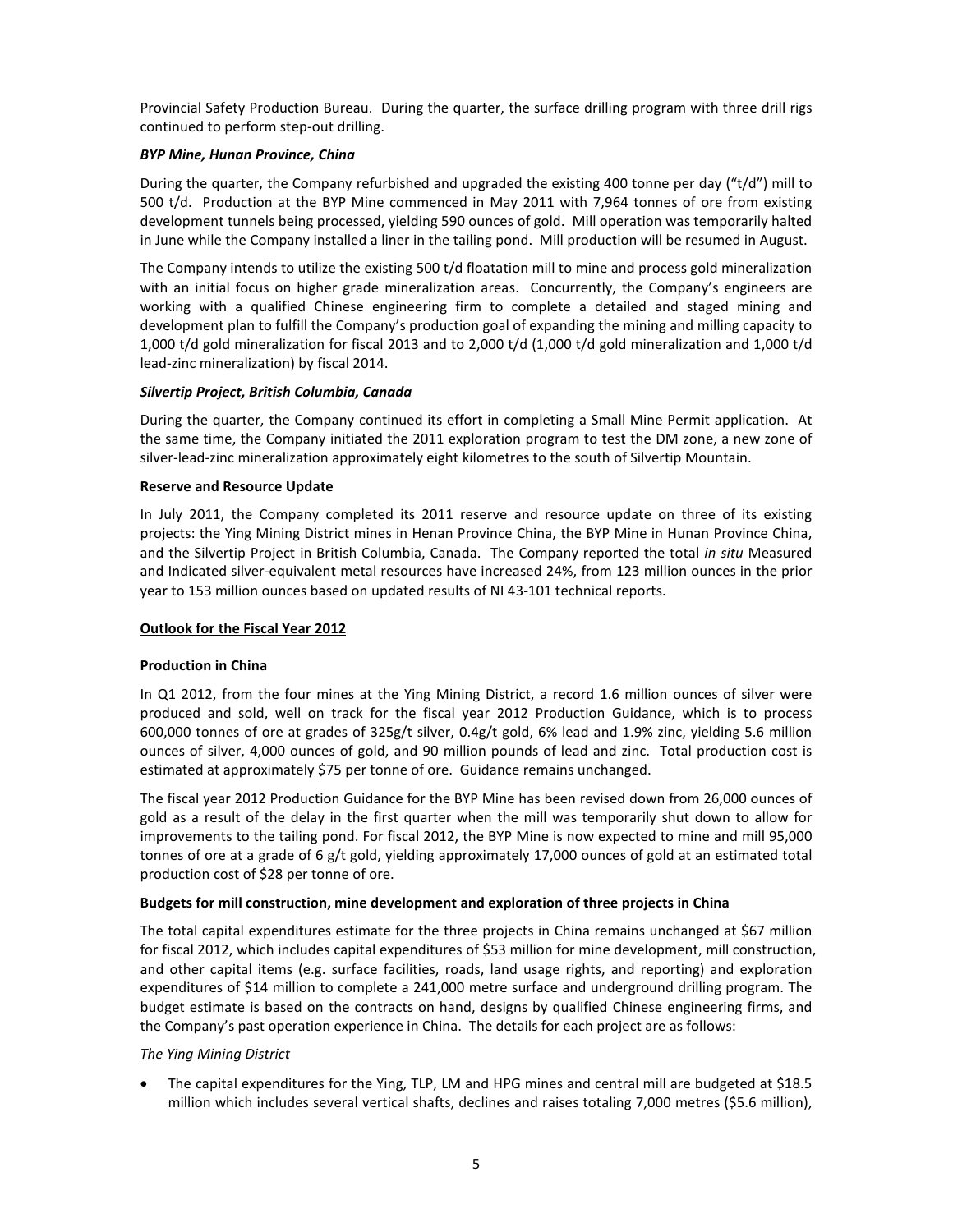40,000 metres of horizontal tunnels for development and mining exploration (\$7 million), 1,500 metres of ramps (\$1.2 million), a new tailing facility (\$2 million), and equipment as well as surface facilities (\$2.7 million).

• The exploration expenditure for a 171,000 metre underground drilling program at the four mines of the Ying Mining District is estimated to be \$8.5 million.

#### *The GC Project*

- The capital expenditures for fiscal 2012 are budgeted at \$22.5 million, which includes a 1,500 tonne per day mill and tailing dam (\$12 million), land-usage rights (\$5 million), a 1,500 metre ramp (\$1.2 million), a 500 metre shaft (\$1.5 million) and surface facilities (\$2.8 million). By the end of fiscal 2012, it is expected that the GC project will achieve a 700 tonne per day mining capacity and a 1,500 tonne per day milling capacity. In order to bring the project into full mining production of 1,500 tonnes per day, further capital expenditures will be required for fiscal 2013 which are expected to be partially financed through cash flow generated from the GC project.
- The Company is carrying out a 20,000 metre surface diamond drilling program, budgeted at \$2.5 million.

#### *The BYP Mine*

- The capital expenditures for fiscal 2012 are budgeted at \$12 million, including upgrading the existing 400 tonne per day floatation mill (\$1.5 million), build a cement back-filling facility (\$1.5 million), complete 7,000 metres of mine development tunnels (\$1.5 million), acquire land usage rights and build surface facilities including roads, an office, accommodations and a laboratory (\$2.5 million), for a total of \$7 million of capital expenditures. In addition, to achieve a production capacity of 1,000 tonnes per day starting in fiscal 2013, the Company will spend \$5 million to expand the 500 tonne per day mill to a 1,000 tonnes per day capacity (\$3.0 million) and develop 1,500 metres of ramp and access tunnels (\$2 million) to allow mechanized mining in the future.
- The exploration expenditures for a 50,000 metre underground and surface drilling program are estimated to cost \$3 million.

#### **Silvertip project in Canada**

The Company has budgeted \$2 million to complete the ongoing environmental assessment study, to prepare and submit an application for a Small Mine Permit, and to complete a feasibility study for the project. Surface drilling of 3,000 metres is budgeted at approximately \$1 million.

In addition to the aggressive exploration program carried out by the Company to grow the resources and reserves in its operating projects, Silvercorp continually seeks acquisition opportunities in China and other jurisdictions.

Myles Gao, P.Geo., President of Silvercorp, is the Qualified Person for Silvercorp under NI 43-101 and has reviewed and given consent to this press release.

#### **CONFERENCE CALL AND WEBCAST INFORMATION**

|                     | A conference call and live audio webcast to discuss these results is scheduled as follows: |
|---------------------|--------------------------------------------------------------------------------------------|
| Date:               | Thursday, August 4, 2011                                                                   |
| Time:               | 8:00 am PT (11:00 am ET)                                                                   |
| Dial-In Number:     | (612) 332-0820                                                                             |
| Live audio webcast: | www.silvercorp.ca (click on the link on the home page)                                     |
|                     | Playback webcast can be accessed at: <b>www.silvercorp.ca</b>                              |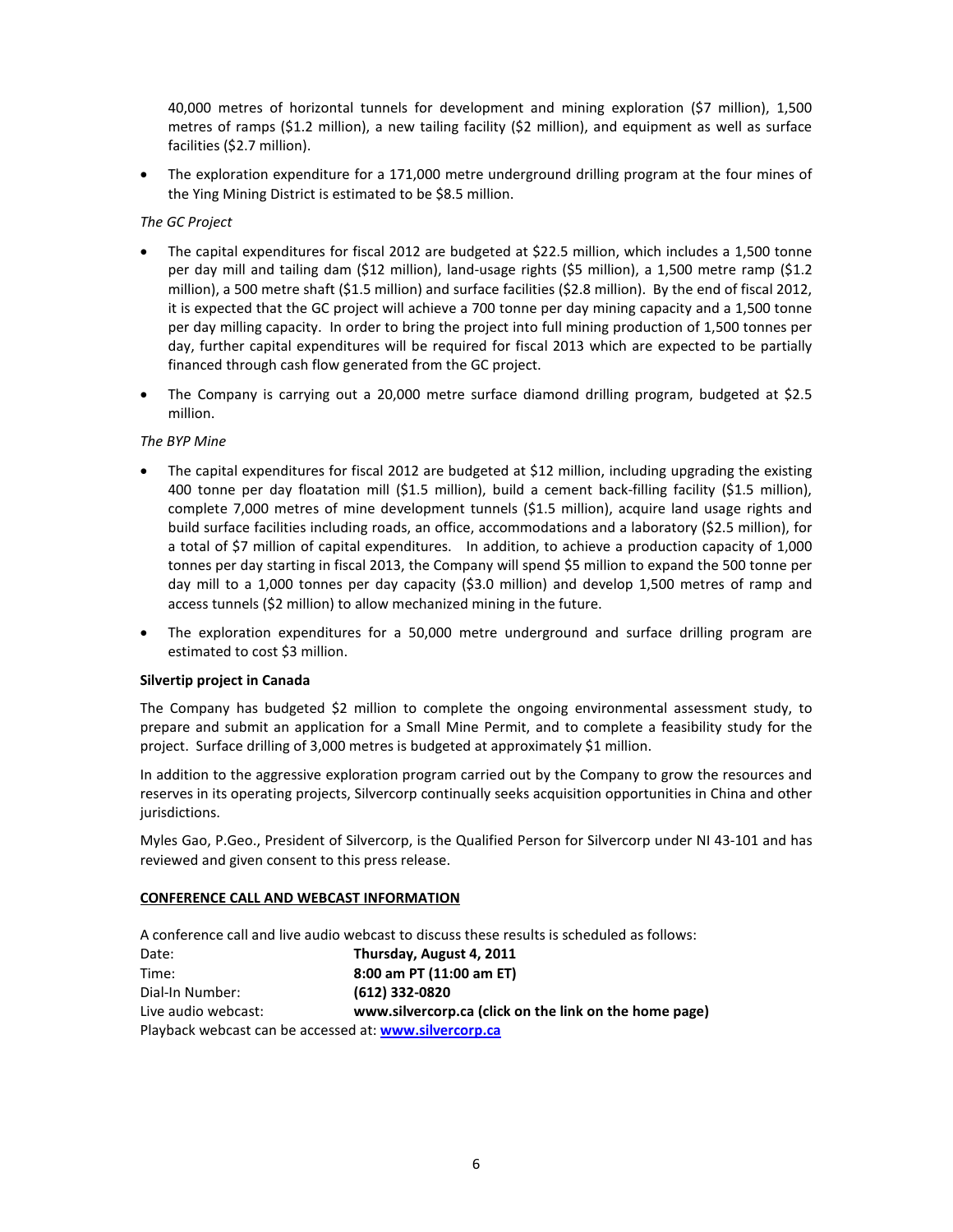#### **About Silvercorp Metals Inc.**

Silvercorp Metals Inc. is engaged in the acquisition, exploration, development and mining of high-grade silver-related mineral properties in China and Canada. Silvercorp is the largest primary silver producer in China through the operation of the four silver-lead-zinc mines at the Ying Mining District in the Henan Province of China. Silvercorp recently commenced production at its second production foothold at the BYP gold-lead-zinc project in Hunan Province during this quarter and is currently building the GC silverlead-zinc project in Guangdong Province as its third China production base. In Canada, Silvercorp is preparing to apply for a Small Mine Permit for the Silvertip high grade silver-lead-zinc mine project in northern British Columbia to provide a further platform for growth and geographic diversification. The Company's shares are traded on the New York Stock Exchange (symbol: SVM) and Toronto Stock Exchange (symbol: SVM) and are included as a component of the S&P/TSX Composite and the S&P/TSX Global Mining Indexes.

**For further information:** SILVERCORP METALS INC., Rui Feng, Chairman & CEO and Lorne Waldman, Corporate Secretary, Phone: (604) 669-9397, Fax: (604) 669-9387, Toll Free 1(888) 224-1881, Email: info@silvercorp.ca, Website: www.silvercorp.ca.

#### **CAUTIONARY DISCLAIMER -- FORWARD LOOKING STATEMENTS**

Certain of the statements and information in this press release constitute "forward-looking statements" within the meaning of the United States Private Securities Litigation Reform Act of 1995 and "forward-looking information" within the meaning of applicable Canadian provincial securities laws. Any statements or information that express or involve discussions with respect to predictions, expectations, beliefs, plans, projections, objectives, assumptions or future events or performance (often, but not always, using words or phrases such as "expects", "is expected", "anticipates", "believes", "plans", "projects", "estimates", "assumes", "intends", "strategies", "targets", "goals", "forecasts", "objectives", "budgets", "schedules", "potential" or variations thereof or stating that certain actions, events or results "may", "could", "would", "might" or "will" be taken, occur or be achieved, or the negative of any of these terms and similar expressions) are not statements of historical fact and may be forward-looking statements or information. Forward-looking statements or information relate to, among other things: the price of silver and other metals; the accuracy of mineral resource and mineral reserve estimates at the Company's material properties; the sufficiency of the Company's capital to finance the Company's operations; estimates of the Company's revenues and capital expenditures; estimated production from the Company's mines in the Ying Mining District; timing of receipt of permits and regulatory approvals; availability of funds from production to finance the Company's operations; and access to and availability of funding for future construction, use of proceeds from any financing and development of the Company's properties.

Forward-looking statements or information are subject to a variety of known and unknown risks, uncertainties and other factors that could cause actual events or results to differ from those reflected in the forward-looking statements or information, including, without limitation, risks relating to: fluctuating commodity prices; calculation of resources, reserves and mineralization and precious and base metal recovery; interpretations and assumptions of mineral resource and mineral reserve estimates; exploration and development programs; feasibility and engineering reports; permits and licences; title to properties; First Nations title claims and rights; property interests; joint venture partners; acquisition of commercially mineable mineral rights; financing; recent market events and conditions; economic factors affecting the Company; timing, estimated amount, capital and operating expenditures and economic returns of future production; integration of future acquisitions into the Company's existing operations; competition; operations and political conditions; regulatory environment in China and Canada; environmental risks; foreign exchange rate fluctuations; insurance; risks and hazards of mining operations; key personnel; conflicts of interest; dependence on management; internal control over financial reporting as per the requirements of the Sarbanes-Oxley Act; and bringing actions and enforcing judgments under U.S. securities laws.

This list is not exhaustive of the factors that may affect any of the Company's forward-looking statements or information. Forward-looking statements or information are statements about the future and are inherently uncertain, and actual achievements of the Company or other future events or conditions may differ materially from those reflected in the forward-looking statements or information due to a variety of risks, uncertainties and other factors, including, without limitation, those referred to in the Company's Annual Information Form for the year ended March 31, 2010 under the heading "Risk Factors". Although the Company has attempted to identify important factors that could cause actual results to differ materially, there may be other factors that cause results not to be as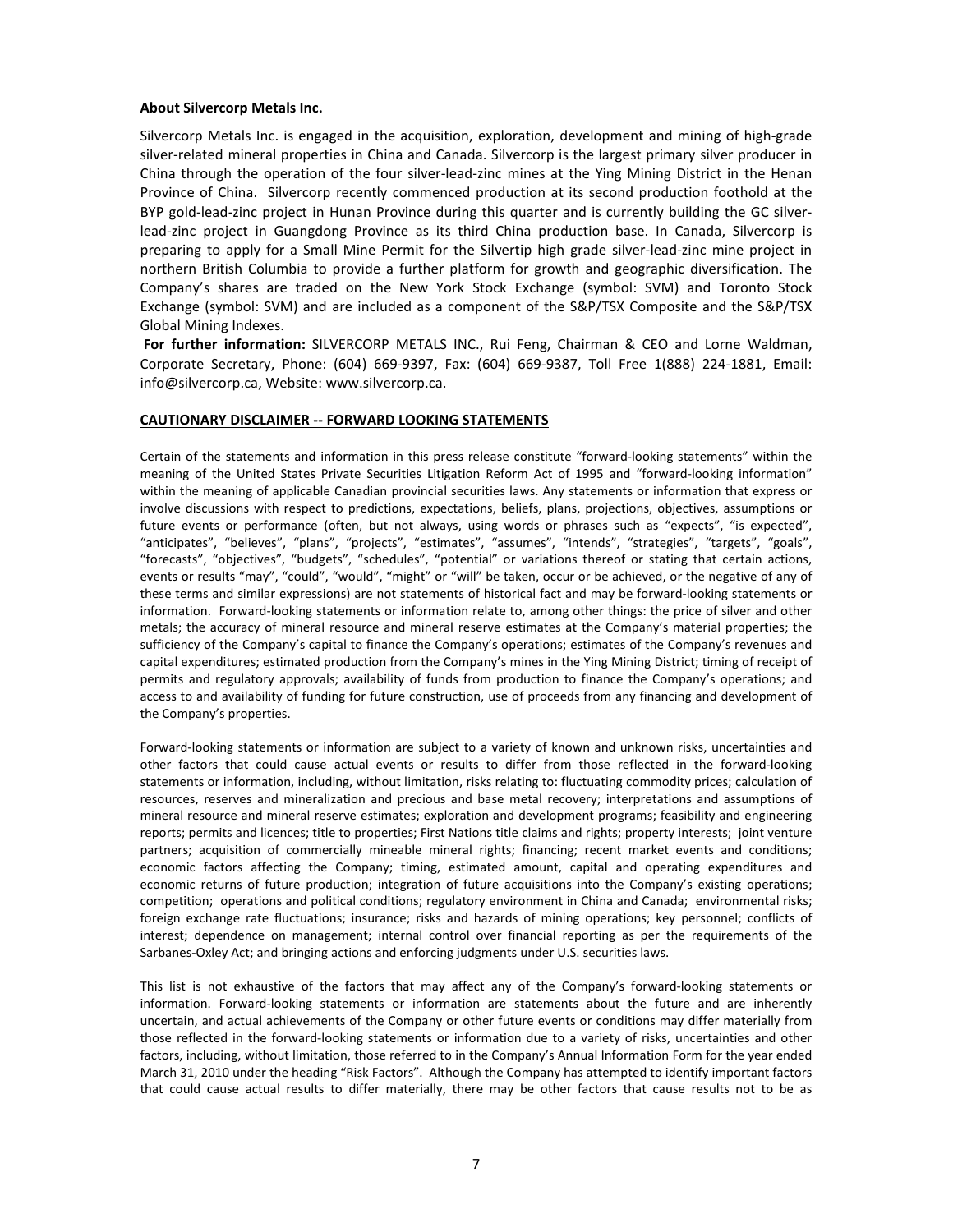anticipated, estimated, described or intended. Accordingly, readers should not place undue reliance on forwardlooking statements or information.

The Company's forward-looking statements and information are based on the assumptions, beliefs, expectations and opinions of management as of the date of this press release, and other than as required by applicable securities laws, the Company does not assume any obligation to update forward-looking statements and information if circumstances or management's assumptions, beliefs, expectations or opinions should change, or changes in any other events affecting such statements or information. For the reasons set forth above, investors should not place undue reliance on forward-looking statements and information.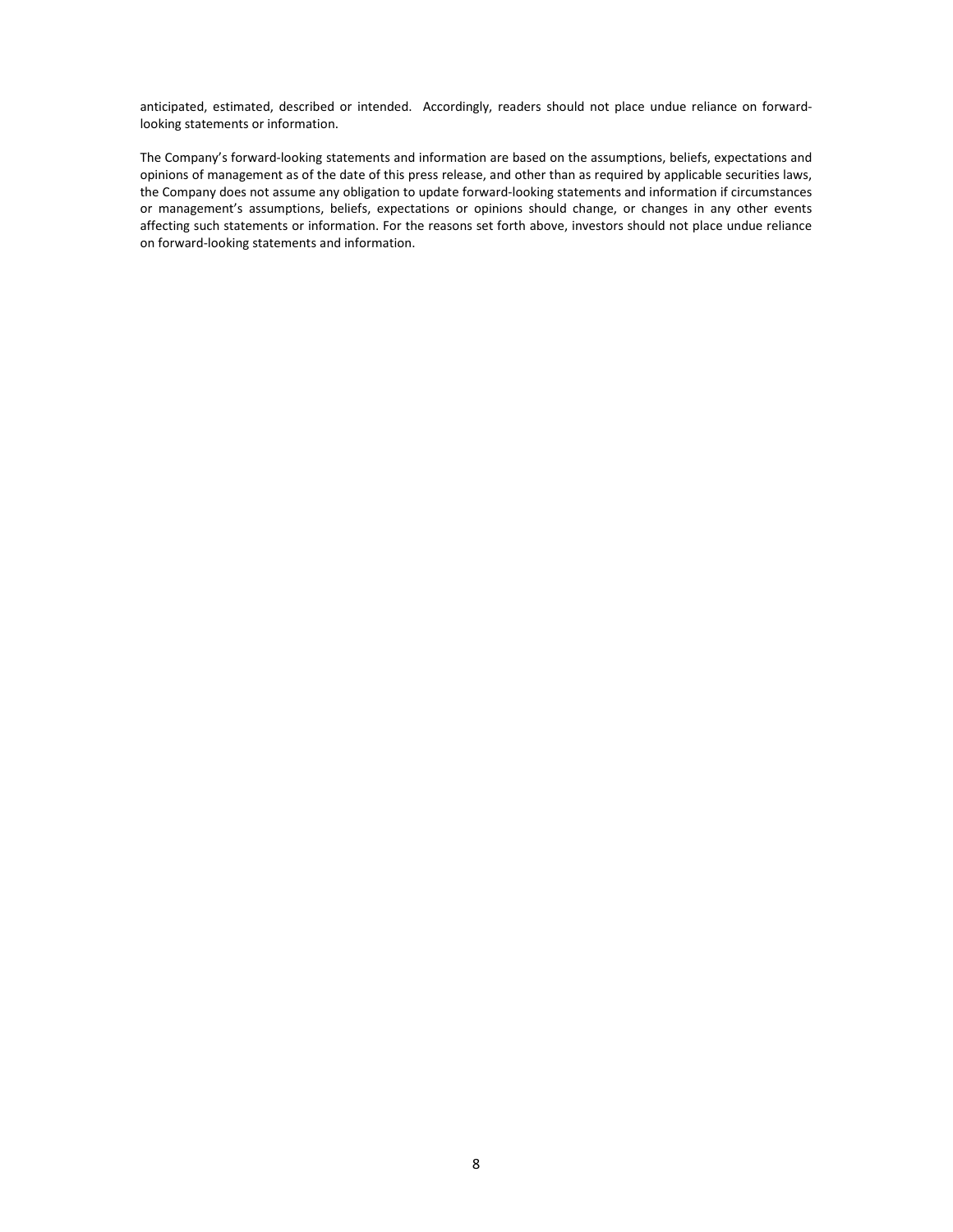## **Unaudited Condensed Consolidated Balance Sheets**

*(Expressed in thousands of U.S. dollars)*

|                                                                | June 30, 2011 | March 31, 2011 | April 1, 2010 |
|----------------------------------------------------------------|---------------|----------------|---------------|
| <b>ASSETS</b>                                                  |               |                |               |
| <b>Current Assets</b>                                          |               |                |               |
| Cash and cash equivalents                                      | \$<br>165,676 | \$<br>147,224  | \$<br>50,618  |
| Short-term investments                                         | 64,798        | 59,037         | 43,773        |
| Trade and other receivables                                    | 1,711         | 821            | 510           |
| Inventories                                                    | 3,788         | 3,895          | 3,175         |
| Prepaids and deposits                                          | 3,474         | 2,973          | 1,964         |
| Due from related parties                                       | 1,319         | 203            | 138           |
|                                                                | 240,766       | 214,153        | 100,178       |
| <b>Non-current Assets</b>                                      |               |                |               |
| Long term prepaids and deposits                                | 1,403         | 893            | 583           |
| Investment in an associate                                     | 15,921        | 15,822         | 6,103         |
| Other investments                                              | 44,626        | 46,286         | 9,003         |
| Plant and equipment                                            | 40,675        | 36,516         | 29,011        |
| Mineral rights and properties                                  | 200,256       | 191,799        | 114,261       |
| Deferred income tax assets                                     | 953           | 1,146          | 1,315         |
| <b>TOTAL ASSETS</b>                                            | \$<br>544,600 | \$<br>506,615  | \$<br>260,454 |
| <b>LIABILITIES AND EQUITY</b>                                  |               |                |               |
| <b>Current Liabilities</b>                                     |               |                |               |
| Accounts payable and accrued liabilities                       | \$<br>16,903  | \$<br>12,770   | \$<br>7,504   |
| Deposits received                                              | 4,676         | 13,278         | 6,737         |
| Bank loan                                                      |               |                | 1,465         |
| Current portion of environmental rehabilitation                |               | 323            | 292           |
| Dividends payable                                              | 3,631         | 3,600          | 3,238         |
| Income tax payable                                             | 4,154         | 3,047          | 1,658         |
| Due to a related party                                         | 3,498         | 3,447          |               |
|                                                                | 32,862        | 36,465         | 20,894        |
| <b>Non-current Liabilities</b>                                 |               |                |               |
| Deferred income tax liabilities                                | 14,683        | 13,564         |               |
| Environmental rehabilitation                                   | 3,295         | 2,909          | 2,357         |
| Long term debts<br><b>Total Liabilities</b>                    | 50,840        | 52,938         | 23,251        |
|                                                                |               |                |               |
| <b>Equity</b><br>Share capital                                 | 267,415       | 266,081        | 145,722       |
| Contributed surplus                                            | 3,465         | 3,131          | 4,620         |
| Reserves                                                       | 24,717        | 24,717         | 24,717        |
| Accumulated other comprehensive income                         | 21,870        | 19,362         | 319           |
| Retained earnings                                              | 109,349       | 87,326         | 33,099        |
| Total equity attributable to the equity holders of the Company | 426,816       | 400,617        | 208,477       |
|                                                                |               |                |               |
| <b>Non-controlling interests</b>                               | 66,944        | 53,060         | 28,726        |
| <b>Total Equity</b>                                            | 493,760       | 453,677        | 237,203       |
| TOTAL LIABILITIES AND EQUITY                                   | \$<br>544,600 | \$<br>506,615  | \$<br>260,454 |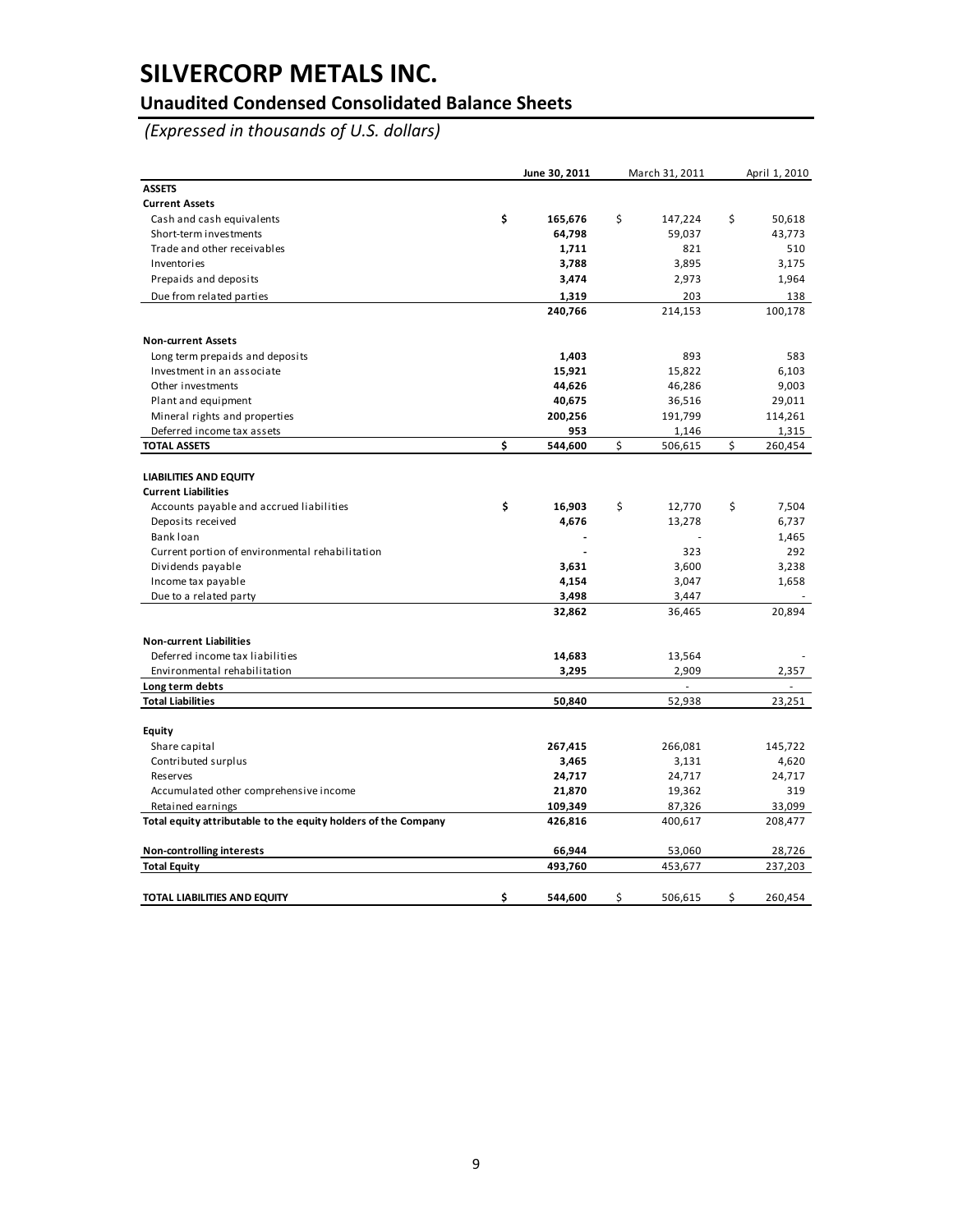## **Unaudited Condensed Consolidated Statements of Income**

*(Expressed in thousands of U.S. dollars, except for per share figures)*

|                                                                      | Three Months Ended June 30, |                     |              |                 |
|----------------------------------------------------------------------|-----------------------------|---------------------|--------------|-----------------|
|                                                                      |                             | 2011                |              | 2010            |
|                                                                      |                             |                     |              |                 |
| <b>Sales</b>                                                         | \$                          | $69,719$ \$         |              | 36,729          |
| Cost of sales                                                        |                             | 14,059              |              | 10,191          |
| <b>Gross profit</b>                                                  |                             | 55,660              |              | 26,538          |
| General and administrative                                           |                             | 6,083               |              | 4,666           |
| General exploration and property investigation                       |                             | 1,792               |              | 1,325           |
| Foreign exchange loss (gain)                                         |                             | 524                 |              | (873)           |
| Loss on disposal of plant and equipment                              |                             | 82                  |              |                 |
| Gain on disposal of mineral rights and properties                    |                             |                     |              | (537)           |
| Income from operations                                               |                             | 47,179              |              | 21,957          |
| Share of loss in an associate                                        |                             | (24)                |              | (38)            |
| Loss on investments                                                  |                             | (1, 159)            |              | (49)            |
| Other income                                                         |                             | 175                 |              | 112             |
| Income before finance items and income taxes                         |                             | 46,171              |              | 21,982          |
| Finance income                                                       |                             | 670                 |              | 265             |
| Finance costs                                                        |                             | (23)                |              | (60)            |
| Income before income taxes                                           |                             | 46,818              |              | 22,187          |
|                                                                      |                             |                     |              |                 |
| Income tax expense<br>Net income for the period                      | \$                          | 12,574<br>34,244 \$ |              | 3,252<br>18,935 |
|                                                                      |                             |                     |              |                 |
| Attributable to:                                                     |                             |                     |              |                 |
| Equity holders of the Company                                        | \$                          | $25,642$ \$         |              | 14,121          |
| Non-controlling interests                                            |                             | 8,602               |              | 4,814           |
|                                                                      | Ś                           | $34,244$ \$         |              | 18,935          |
| Earnings per share attributable to the equity holders of the Company |                             |                     |              |                 |
| Basic earnings per share                                             | \$                          | 0.15                | Ŝ.           | 0.09            |
| Diluted earnings per share                                           | Ś                           | 0.15                | $\mathsf{S}$ | 0.09            |
| Weighted Average Number of Shares Outstanding - Basic                |                             | 175,028,878         |              | 164,673,791     |
| Weighted Average Number of Shares Outstanding - Diluted              |                             | 176,048,653         |              | 165,563,545     |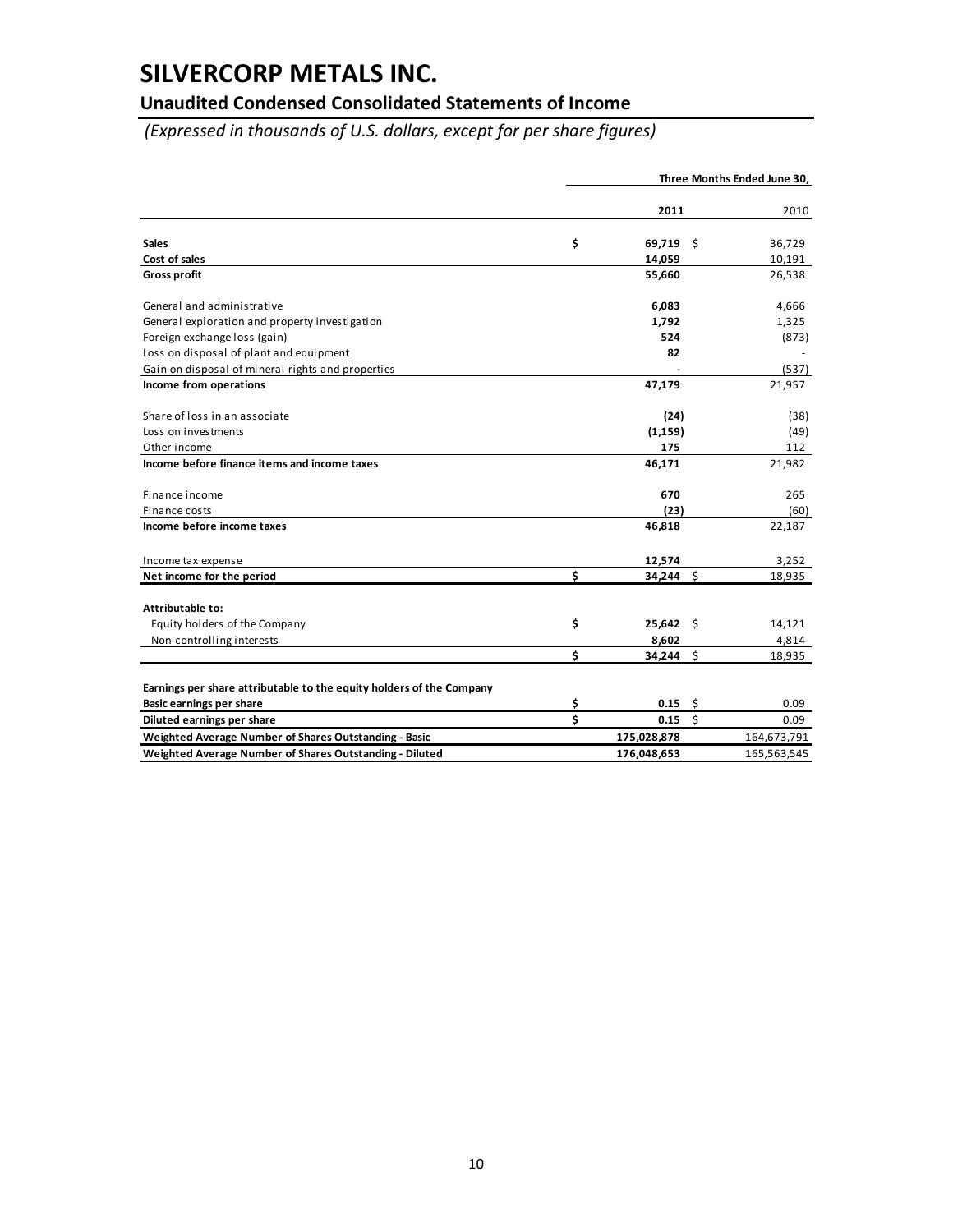## **Unaudited Condensed Consolidated Statements of Cash Flow**

*(Expressed in thousands of U.S. dollars)*

|                                                              |              |               | Three Months Ended June 30, |
|--------------------------------------------------------------|--------------|---------------|-----------------------------|
|                                                              | <b>Notes</b> | 2011          | 2010                        |
| Cash provided by (used in)                                   |              |               |                             |
| <b>Operating activities</b>                                  |              |               |                             |
| Net income for the period                                    | \$           | 34,244<br>\$  | 18,935                      |
| Add (deduct) items not affecting cash:                       |              |               |                             |
| Accretion of environmental rehabilitation                    |              | 23            | 40                          |
| Depreciation, amortization and depletion                     |              | 2,587         | 1,671                       |
| Share of loss in an associate                                |              | 24            | 38                          |
| Deferred income tax expense                                  |              | 1,128         | 535                         |
| Loss on investments                                          |              | 1,159         | 49                          |
| Loss on disposal of plant and equipment                      |              | 82            |                             |
| Gain on disposal of mineral rights and properties            |              |               | (537)                       |
| Stock-based compensation                                     |              | 778           | 754                         |
| Changes in non-cash operating working capital                |              | (6,090)       | 1,697                       |
| Net Cash provided by operating activities                    |              | 33,935        | 23,182                      |
|                                                              |              |               |                             |
| <b>Investing activities</b>                                  |              |               |                             |
| Mineral rights and properties                                |              |               |                             |
| Acquisition                                                  |              | (6, 375)      | (5,655)                     |
| Proceeds on disposals                                        |              |               | 537                         |
| Plant and equipment                                          |              |               |                             |
| Acquisition                                                  |              | (4, 132)      | (783)                       |
| Other investments                                            |              |               |                             |
| Acquisition                                                  |              | (1,020)       |                             |
| Net purchases of short-term investments                      |              | (4,993)       | (15, 375)                   |
| Prepayments to acquire property, plant and equipment         |              | (1, 106)      | (812)                       |
| Net Cash used in investing activities                        |              | (17,626)      | (22,088)                    |
|                                                              |              |               |                             |
| <b>Financing activities</b>                                  |              |               |                             |
| Net repayment from (advance to) related parties              |              | (1, 177)      | (13)                        |
| Bank loan                                                    |              |               |                             |
| Repayments                                                   |              |               | (1, 473)                    |
| Non-controlling interests                                    |              |               |                             |
| Contribution                                                 |              | 4,580         |                             |
| Cash dividends distributed                                   |              | (3,600)       | (3, 200)                    |
| Capital stock                                                |              |               |                             |
| Proceeds from issuance of common shares                      |              | 890           | 1,188                       |
| Net Cash provided by (used in) financing activities          |              | 693           | (3, 498)                    |
| Effect of exchange rate changes on cash and cash equivalents |              | 1,450         | (718)                       |
| Increase (decrease) in cash and cash equivalents             |              | 18,452        | (3, 122)                    |
| Cash and cash equivalents, beginning of the period           |              | 147,224       | 50,618                      |
| Cash and cash equivalents, end of the period                 | \$           | \$<br>165,676 | 47,496                      |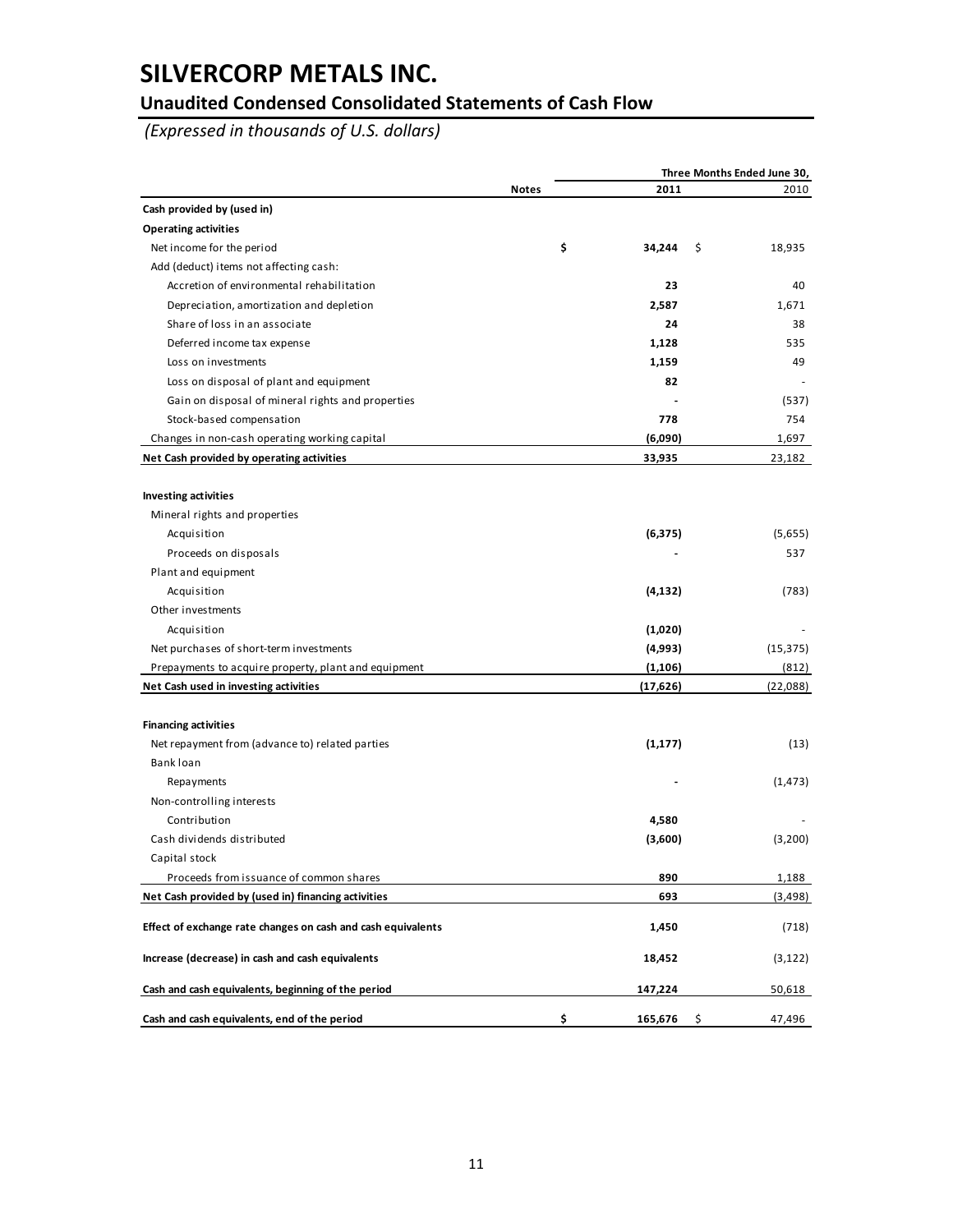## **Mining Data**

## *(Expressed in thousands of U.S. dollars, except for mining data figures)*

| <b>Q1 Fiscal 2012</b>                                             | Three months ended June 30, 2011 |                   |                          |                          |              |  |  |
|-------------------------------------------------------------------|----------------------------------|-------------------|--------------------------|--------------------------|--------------|--|--|
|                                                                   | <b>YING</b>                      | <b>HPG&amp;LM</b> | <b>TLP</b>               | <b>BYP</b>               | <b>Total</b> |  |  |
| <b>Production Data</b>                                            |                                  |                   |                          |                          |              |  |  |
| <b>Mine Data</b>                                                  |                                  |                   |                          |                          |              |  |  |
| Ore Mined (tonne)                                                 |                                  |                   |                          |                          |              |  |  |
| Direct Smelting Ore (tonne)                                       | 3,062                            | 44                | $\overline{2}$           |                          | 3,108        |  |  |
| Stockpiled Ore (tonne)                                            | 78,276                           | 28,072            | 60,750                   | 8,913<br>*               | 176,011      |  |  |
|                                                                   | 81,338                           | 28,116            | 60,752                   | 8,913                    | 179,119      |  |  |
| Run of Mine Ore (tonne)                                           |                                  |                   |                          |                          |              |  |  |
| Direct Smelting Ore (tonne)                                       | 3,062                            | 44                | 2                        |                          | 3,108        |  |  |
| Ore Milled (tonne)                                                | 79,974                           | 28,364<br>28,408  | 63,480<br>63,482         | 7,964                    | 179,782      |  |  |
|                                                                   | 83,036                           |                   |                          | 7,964                    | 182,890      |  |  |
| Mining cost per tonne of ore mined $(\xi)$                        | 63.27                            | 66.60             | 52.59                    | *<br>÷.                  | 60.07        |  |  |
| Cash mining cost per tonne of ore mined $(5)$                     | 48.27                            | 54.46             | 46.48                    | *                        | 48.66        |  |  |
| Non cash mining cost per tonne of ore mined $(\xi)$               | 15.00                            | 12.14             | 6.11                     | *                        | 11.41        |  |  |
| Unit shipping costs(\$)                                           | 4.01                             | 3.58              | 3.66                     |                          | 3.81         |  |  |
| Milling cost per tonne of ore milled $(\xi)$                      | 13.31                            | 14.08             | 13.78                    | 21.32                    | 13.94        |  |  |
| Cash milling cost per tonne of ore milled $(\xi)$                 | 11.74                            | 12.56             | 12.22                    | 20.54                    | 12.42        |  |  |
| Non cash milling cost per tonne of ore milled $(\xi)$             | 1.56                             | 1.52              | 1.56                     | 0.78                     | 1.52         |  |  |
|                                                                   |                                  |                   |                          |                          |              |  |  |
| <b>Average Production Cost</b>                                    |                                  |                   |                          |                          |              |  |  |
| <b>Silver</b> (\$ per ounce)                                      | 4.15                             | 9.34              | 12.29                    |                          | 6.05         |  |  |
| Gold $(\xi$ per ounce)                                            | 142.81                           | 345.58            |                          | 277.02<br>$\ast$         | 222.15       |  |  |
| Lead $(\xi$ per pound)                                            | 0.12                             | 0.27              | 0.36                     |                          | 0.18         |  |  |
| <b>Zinc</b> (\$ per pound)                                        | 0.07                             | 0.19              | 0.58                     |                          | 0.12         |  |  |
| Total production cost per ounce of Silver $(\xi)$                 | (7.81)                           | 2.34              | 4.40                     |                          | (4.63)       |  |  |
| Total cash cost per ounce of Silver $(\xi)$                       | (9.05)                           | 0.53              | 2.03                     | $\overline{\phantom{a}}$ | (6.12)       |  |  |
| Total production cost per ounce of Gold $(\xi)$                   |                                  |                   | $\overline{\phantom{a}}$ | 277.02<br>*              | 277.02       |  |  |
| Total cash cost per ounce of Gold $(\xi)$                         |                                  |                   | $\overline{\phantom{a}}$ | 271.16<br>$\ast$         | 271.16       |  |  |
| <b>Total Recovery of the Run of Mine Ore</b>                      |                                  |                   |                          |                          |              |  |  |
| Silver $(\%)$                                                     | 92.1                             | 91.7              | 88.4                     |                          | 91.3         |  |  |
| Gold $(%)$                                                        |                                  |                   |                          | 90.5                     |              |  |  |
| Lead $(%)$                                                        | 96.1                             | 93.4              | 90.8                     |                          | 94.7         |  |  |
| Zinc $(%)$                                                        | 74.9                             | 52.6              | 69.5                     |                          | 72.8         |  |  |
| <b>Head Grades of Run of Mine Ore</b>                             |                                  |                   |                          |                          |              |  |  |
| Silver (gram/tonne)                                               | 444.0                            | 231.0             | 152.0                    |                          | 303.0        |  |  |
| Gold (gram/tonne)                                                 |                                  |                   |                          | 2.54                     |              |  |  |
| Lead $(%)$                                                        | 8.6                              | 3.2               | 2.5                      |                          | 5.5          |  |  |
| Zinc $(\%)$                                                       | 2.5                              | 0.4               | 0.8                      |                          | 1.5          |  |  |
| <b>Sales Data</b>                                                 |                                  |                   |                          |                          |              |  |  |
| <b>Metal Sales</b>                                                |                                  |                   |                          |                          |              |  |  |
| Silver (in thousands of ounce)                                    | 1,146                            | 190               | 256                      |                          | 1,592        |  |  |
| <b>Gold</b> (in thousands of ounce)                               | 0.5                              | 0.3               |                          | 0.6                      | 1.4          |  |  |
| Lead (in thousands of pound)                                      | 15,419                           | 1,845             | 3,357                    |                          | 20,621       |  |  |
| Zinc (in thousands of pound)                                      | 3,594                            | 150               | 358                      |                          | 4,102        |  |  |
|                                                                   |                                  |                   |                          |                          |              |  |  |
| <b>Metal Sales</b>                                                |                                  |                   |                          |                          |              |  |  |
| <b>Silver</b> (in thousands of \$)                                | 34,487                           | 5,571             | 7,698                    |                          | 47,756       |  |  |
| Gold (in thousands of $\zeta$ )                                   | 539                              | 303               |                          | 689                      | 1,531        |  |  |
| <b>Lead</b> (in thousands of $\zeta$ )                            | 13,462                           | 1,560             | 2,914                    |                          | 17,936       |  |  |
| <b>Zinc</b> (in thousands of $\zeta$ )                            | 1,902                            | 88                | 506                      |                          | 2,496        |  |  |
|                                                                   | 50,390                           | 7,522             | 11,118                   | 689                      | 69,719       |  |  |
| Average Selling Price, Net of Value Added Tax and Smelter Charges |                                  |                   |                          |                          |              |  |  |
| <b>Silver</b> (\$ per ounce)                                      | 30.09                            | 29.34             | 30.04                    |                          | 29.99        |  |  |
| Gold $(5$ per ounce)                                              | 1,035                            | 1,085             | $\overline{\phantom{a}}$ | 1,168                    | 1,102        |  |  |
| Lead $(S$ per pound)                                              | 0.87                             | 0.85              | 0.87                     |                          | 0.87         |  |  |
| Zinc $(5$ per pound)                                              | 0.53                             | 0.59              | 1.41                     |                          | 0.61         |  |  |

**\* Represents production results from development tunnelling ores at BYP mine, thus, mining cost is \$nil.**